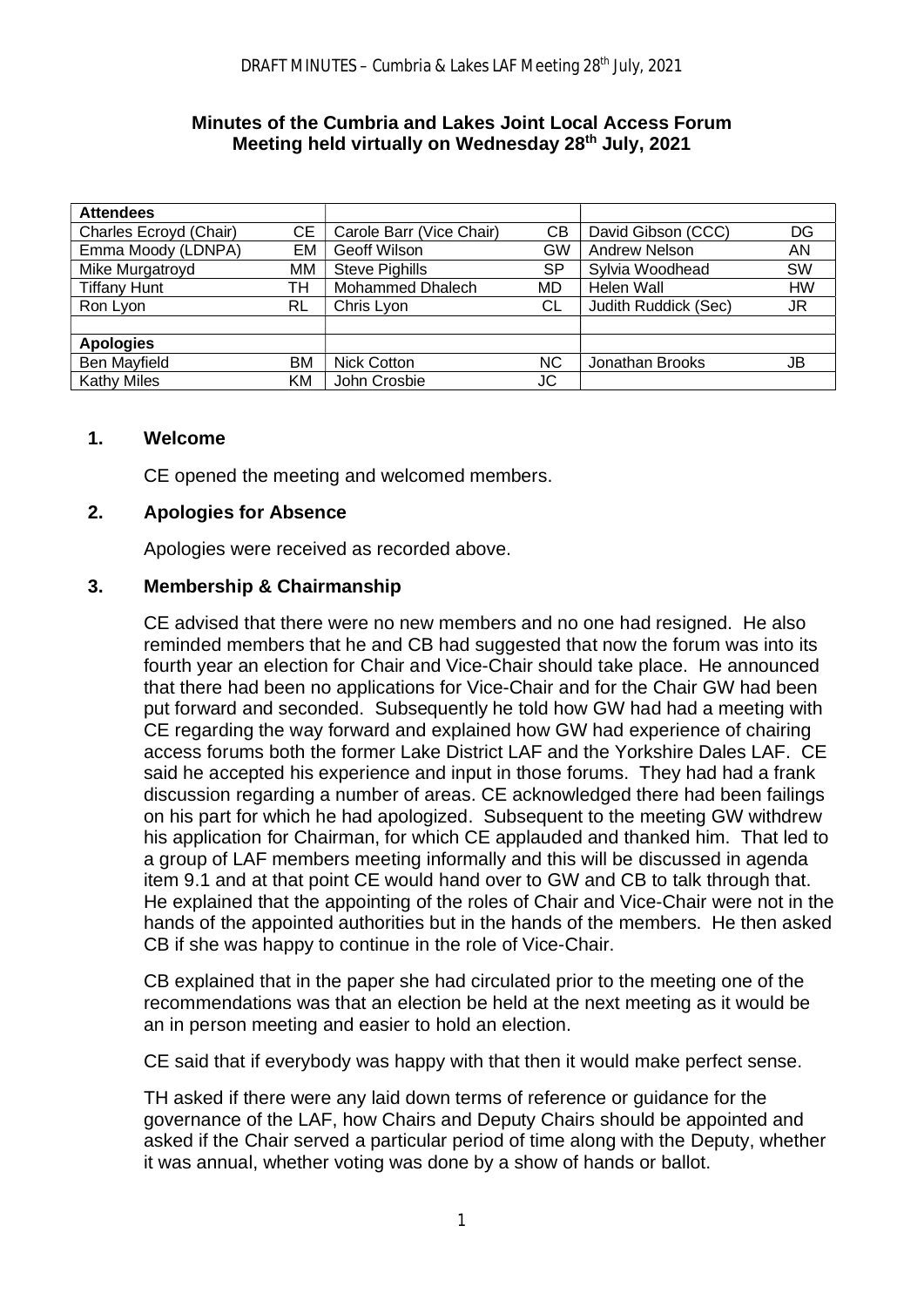CE felt it needed to be done by secret ballot using the LAF secretary. He said that in terms of governance under the CROW act there was no minimum period nor maximum for either Chairs to be in post. He felt this needed to be looked at.

GW then said he would read out a paragraph from the Guidance to Access Forums.

*Paragraph 5.2.1 – "regulations require forum members to elect from their number a Chairman and a Vice-Chairman taking such steps as may be necessary to ensure as far as practical that they are drawn from members representing different categories of interest. Members of the appointing authorities should avoid offering themselves for these posts if possible. The length of time to be served by Chairman and Vice-Chairman is for the forum to determine but will be constrained by the maximum term of their appointment as a forum member".*

CE asked if this had answered TH question and she replied yes.

CE confirmed that he and CB would continue in the roles of Chairman and Vice-Chairman and that between now and the next meeting they would need to have more discussion about this and that an appointed LAF sub-group may need to look at a more formal basis of appointment.

CB then said that the paragraph GW had read out that says you could only be Chair or Vice-Chair for the length of your membership was almost saying it was a three year term at the most and then you would have to be re-elected as a member anyway. CE agreed and said that brought us onto the next point of membership.

He continued that when the new forum came into being past membership was erased and everybody started afresh and the appointments needed to be reviewed and that it is the appointing authorities who make the appointments on the recommendations of members or the Chairman or Vice-Chairman. He felt that the length of tenure of a number of members needed to be looked at and whether any members wanted to stand down. He said that DG and EM needed to get together and work with CE and CB and have a serious discussion about it before the November meeting.

AN said that part of the improvement works that he had been involved with he had looked up how other LAF's managed this issue and at least in two everyone resigns after three years and have the immediate opportunity to re-apply. So there is no interruption of their membership but those that wish to resign can.

CE thanked AN for that.

HW then wanted to point out that with the upcoming County Council reorganization she hadn't expected to still be here as she is not re-standing for the County Council. She also said that she was Chair of two or three committees in Barrow that got reelected once a year and she felt it could become a bit of a formality annually. So if the Chair sits for a bit longer then re-election becomes a bit more important.

CE agreed with her.

GW suggested that when appointing members maybe it should be a third for one year, a third for two years and a third for three years so there was a retirement and reappointment cycle in the process rather than everyone retiring at the same time.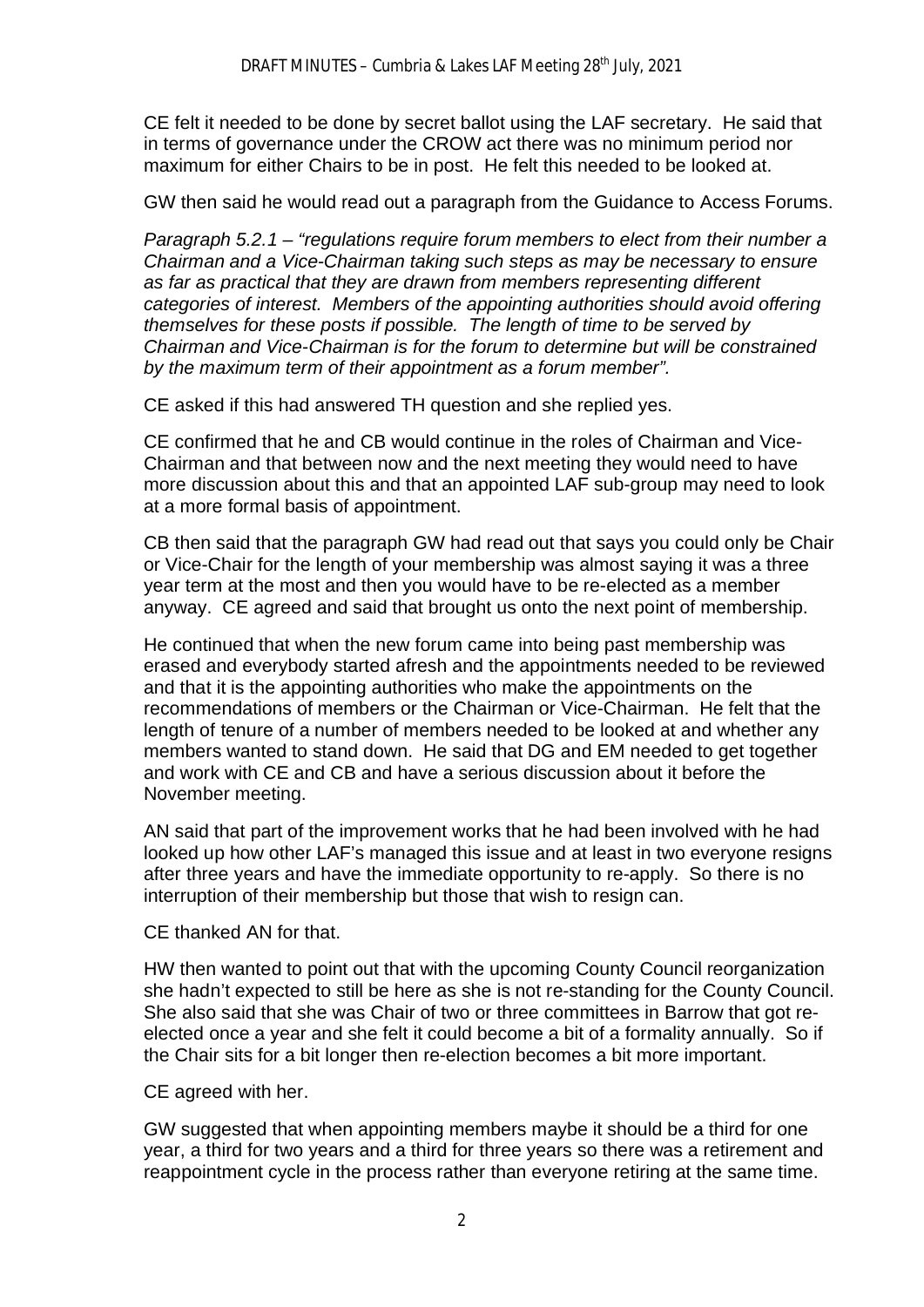CE felt this was sensible as you could risk losing everyone whereas if it were more staggered you were less likely to be depleted in numbers making it easier to recruit or top up numbers and that would hinder the effectiveness of the forum in carrying out its role.

EM then replied to the comment made by HW and said she would be welcome to become a member as an individual even if she were no longer a Councillor and she would very much welcome the continuation of the expertise and perspective she has. She thanked her for everything she had brought to the forum and said she wouldn't want to lose her. EM then added that when the County splits into two whether the LAF continues as Cumbria & the Lake District or not, she would support it staying as it is as she wouldn't want to visit two different LAF's.

CE thanked EM for that.

## **4 Public Participation**

CE said he could see no reason for disbarring the public from this meeting.

## **5 Declarations of Interest**

CE asked members if there were any declarations of interest – there were none.

## **6 Minutes of the Previous Meeting**

The minutes of the meeting held on 28<sup>th</sup> April, 2021 were amended and accepted.

### **7 Matters Arising**

**7.**1 Grange Railway Crossing – CE said he had received communication from the Planning Inspectorate which JR had circulated. GW and SW had both been closely involved with this. GW said that the Planning Inspectorate have scheduled a public enquiry which will be for four days commencing 2nd November, 2021 and he is expecting an announcement that it will be held at Grange over Sands rather than via Zoom. GW had noticed that in the papers circulated that CCC have effectively said they are going to leave the presentation of the case for the closure of the level crossing to NR and his view is that the LAF should make some comment on that because NR are not an independent expert on rail safety. Yes, NR are an expert on safety but they are not independent because NR has a policy of closing level crossings therefore Cumbria's public are being let down by CCC in not making their own independent case to protect and preserve the publics rights. GW then said he would invite discussion on that. GW had personally made an objection to the closure as had a number of other locals. At the CCC development control meeting he felt there was a fair balance on both sides of local people who wanted the crossing closed and local people who didn't want it closed so it was a very split decision. But certainly the body that should not be relied on to give an independent case is NR – they are not independent and GW would like the LAF to make that point to CCC.

SW agreed with everything that GW had said and was reminded of one issue that might be data protection in that the information that came out from the Planning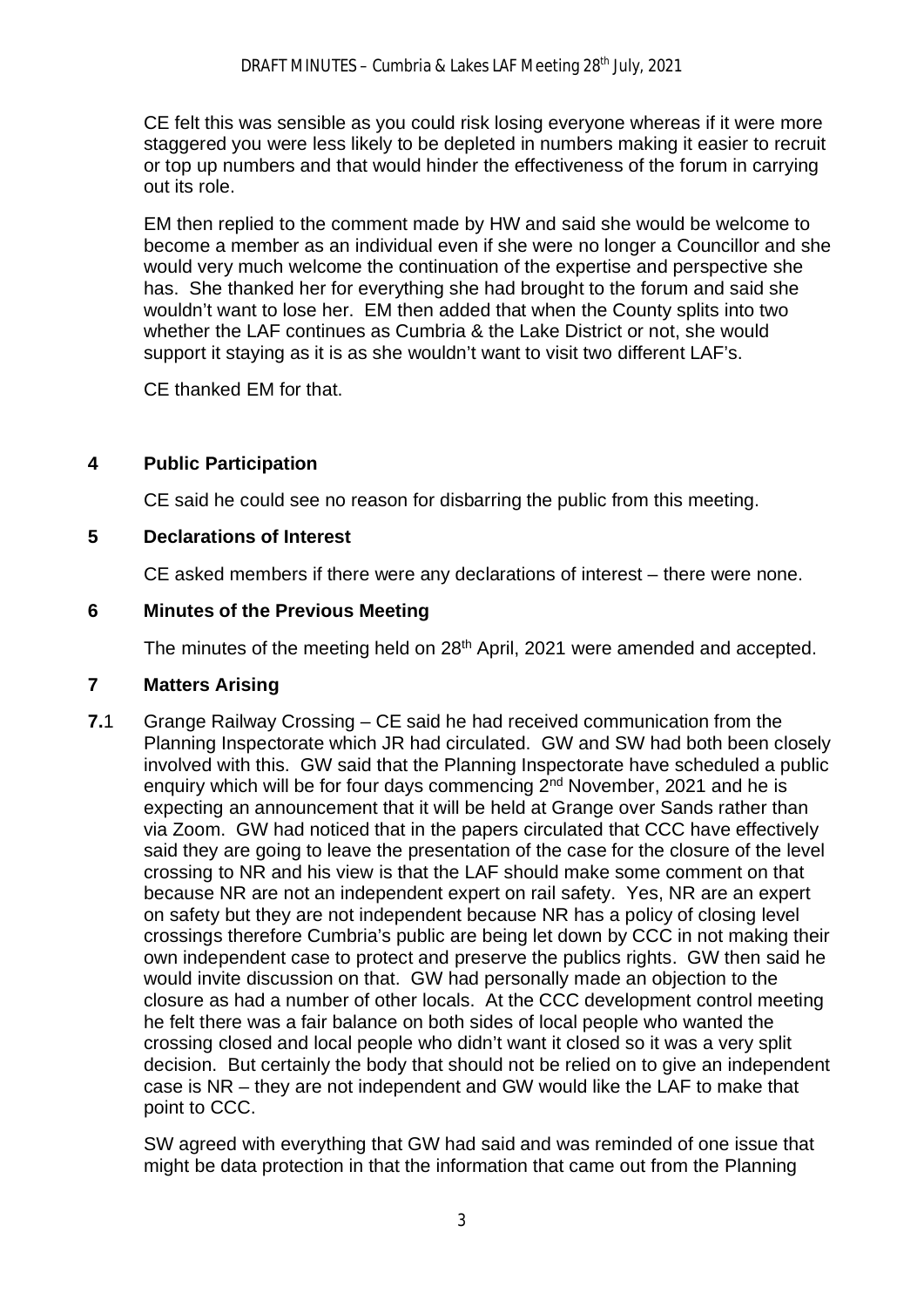Inspectorate they named ten people who were objectors. They didn't name anyone who was speaking for NR nor did they say who the supporters of the closure were and she feels this is a great miscarriage of justice to identify solely the objectors and not the other people involved in this. She felt very strongly about this that those wanting the access to be continued because there is so much evidence that it was an established right of way for cyclists well before the railway. She regretted the stance that CCC have taken and wondered how the LAF could take forward their objections.

 CE then asked DG if he had anything to say on behalf of CCC. DG said no. CE then asked HW and she said she agreed with GW and SW and her reaction was to go to the press. She felt a very strongly worded letter should be sent to the Chief Executive.

CE asked if there were any other comments.

 AN asked what the normal route would be for a LAF to give advice and guidance to the appointing body which is also in this case the body that is making the decisions.

 CE said that we have the ability to send a communication, strongly worded or whatever to NR and the Highways Authority because we are independent.

 AN agreed but wanted to know if that could be done jointly with the county councils involvement.

 DG said that the point is it is an inquiry and is not run by CCC but by the Planning Inspectorate so it is something that is out of their hands at the moment.

 GW agreed that what DG had said was right and at this relatively late stage in the process we as a LAF are not in a position to influence the public enquiry but what he is seeking to achieve is to influence CCC to not place the responsibility of presenting cases such as this one in the hands of prejudiced interests. There are two parties here, NR who want to close it plus a body of individuals within the area but there is also a body of individuals who don't want it closed and CCC has some responsibility to represent both of those interests and make a proper and balanced case. But CCC should still be advised that they should not place the presentation in the hands of a prejudiced interest in this way. It is the duty of a local access forum to advise a council if they have done something wrong and that they should not repeat it in future.

 CE then asked what would be the next step that the membership would like to take. CB agreed with what GW had said and suggested writing a strong letter and she also picked up on SW point regarding one list of names being in the public domain and one list not. Generally speaking she believed that anyone who had made a representation be it for or against should be included in the paperwork. So CB proposed sending a strong letter to CCC.

 CE agreed and asked if a letter should also go to the Planning Inspector. CB suggested copying him in to the letter sent to CCC. CE agreed. SW said she would draft a letter and distribute it next week. GW said he would be happy to work with SW on the draft letter.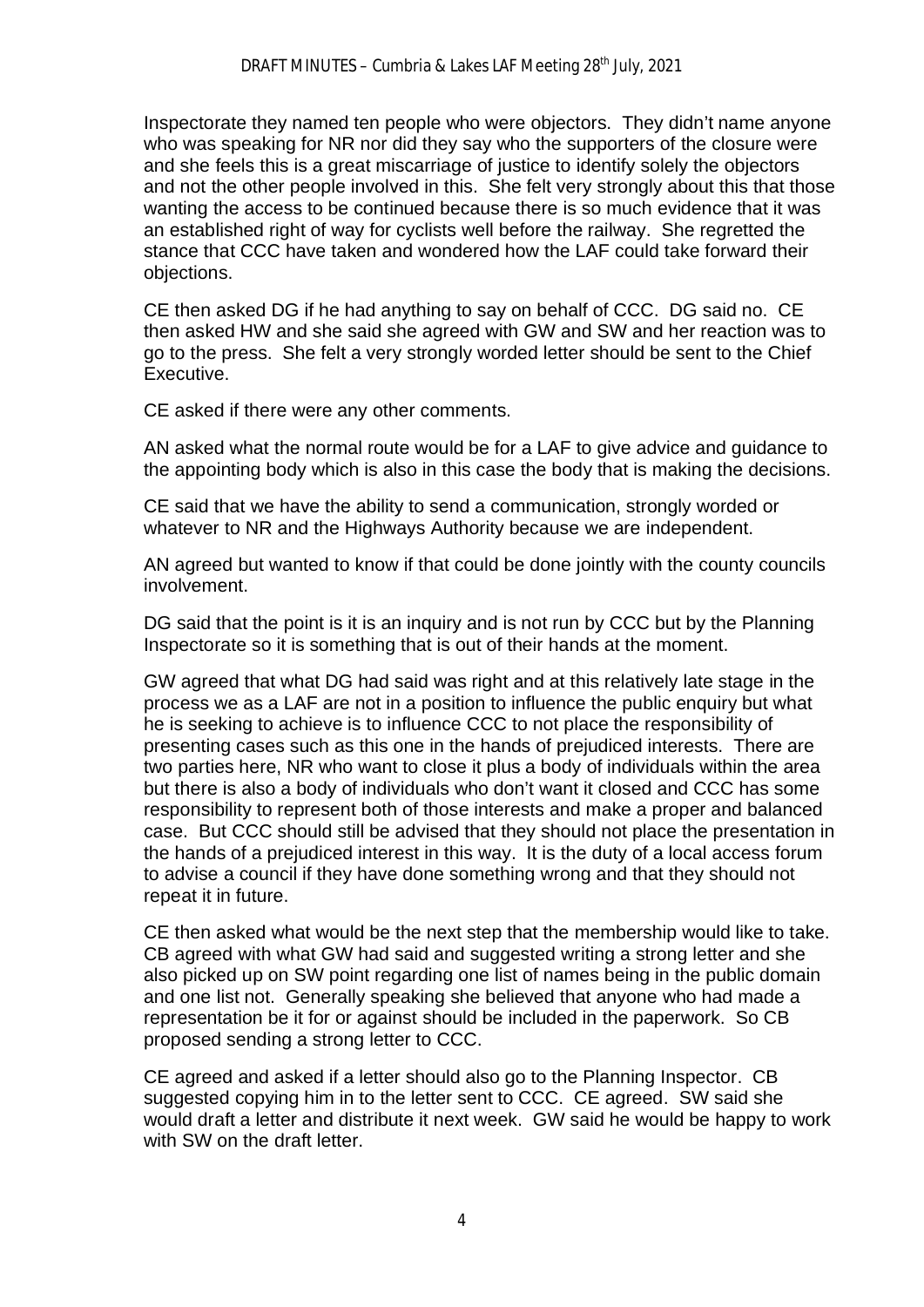## **Action: SW to draft a letter to CCC regarding this matter with the help of GW and distribute asap.**

**7.2** Tilberthwaite – CB told the members that there had been a second meeting of the working group and they had also had a site visit with the National Park Ranger Sarah Spicer. They had looked at pulling up a maintenance programme. The route following repair had held up very well but there were a few places where if the repair is not done before the autumn/winter rain sets in there will be deterioration. There had been lots of offers of help, particularly from the motor vehicle groups so they were at the point of sending off the maintenance programme to the National Trust and CCC to make sure they are happy and then get a working agreement to move forward on that. CB was hopeful that by spring next year some maintenance will have been done and they'll be in a good position to know how the route is holding up and they will also have a draft management plan pulled together which can go to the Lake District National Park Rights of Way Committee. The group is only set up for a couple of years but will probably look at having an annual meeting to check what is happening.

CE thanked CB for the update.

**7.3** GDPR – CB had sent round a report prior to the meeting for members to look at and had put in a couple of questions to see if there was any response. EM had given some feedback. CB asked if there were any comments regarding the privacy notice and members attending meetings.

GW had read the paper and made some notes and wanted to know if he could send those to CB. He said he did have concerns regarding the level of privacy that seemed to be applied even between members, that when information is sent out everyone is copied blind so he doesn't know who messages have gone to. One note he did want to make was that when members are appointed it should be on the basis that members addresses will be at least apparent to all other members and then we can communicate between each other. He also had the view that as the LAF is a public body, representing the public, how can the public get in touch if they don't know our address, either private or email.

 CB was happy for GW to send her any notes he had made and felt there may be some guidance regarding what to do about letters and emails sent by the public. She asked if everyone was happy for her and GW to complete this task.

 CE said he was happy for them to do that and asked if there were any further comments.

AN said there was an opportunity for members of the public via the facebook page to contact the LAF and if that happens he would then contact the relevant person

# **Action: GW to send notes to CB and then both to complete this task.**

**7.4** Potential Research Possibilities – CE felt that in the absence of BM this should be deferred to the next meeting.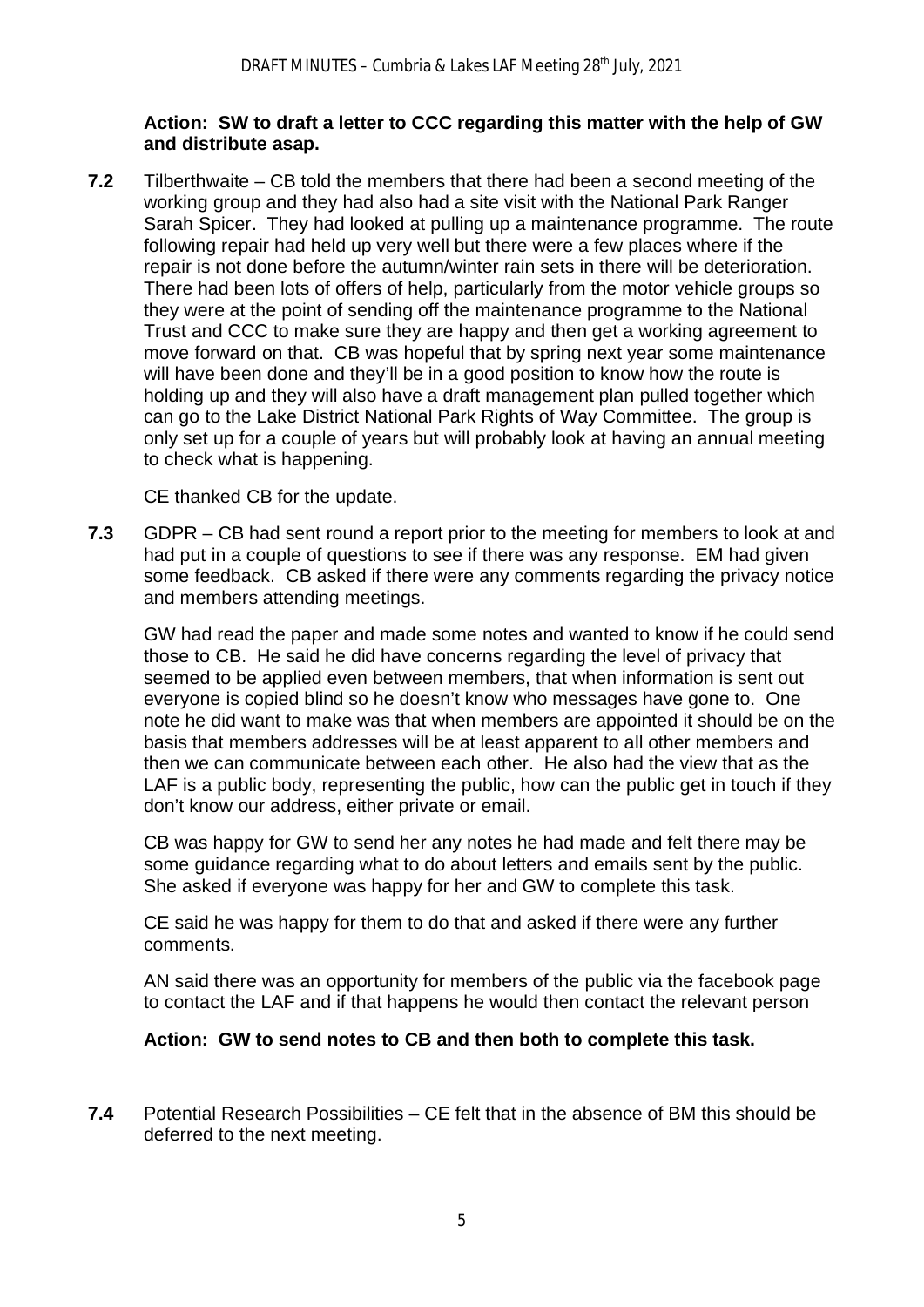**7.5** Keswick to Threlkeld Route – CB said following the discussion at the last meeting she had walked the route with a local rider one Friday afternoon. They had met a few people but it wasn't particularly busy. They had looked at the bridges and the tunnels and anywhere they felt might be issues for equestrians. CB had then contacted Hannah Latty at the Park and asked when the review would take place that had been postponed until autumn. Hanna Latty has been newly appointed but has been with the NPA for some time. CB requested a site visit with a rider and pony present. Hannah had been very non-committal but EM added that she had agreement to set up the site visit. CB welcomed this and felt CALJLAF members could attend too.

 MM said he had voiced his views before on this matter but added that he lived close to the terminus of the route and was aware of the usage on a daily basis and felt that CB was being optimistic if she felt it was safe to incorporate equestrians onto the route as well**.** He felt the surfacing of the route was also encouraging excessive speeds by a lot of the cyclists and had an unhappy mix of users at busy times. He felt it was narrow, the surface encouraged speed and couldn't see a happy mix of users on it. He felt it went back to the wrong choice of material on the surface and not enough thought given to who would use it and what would be a safe width in order to incorporate that level of usage.

 CB pointed out that many multi user routes already exist. She used ones near Newcastle as an example where routes could be very busy at times but mixing users was not a problem. She also pointed out that the BW close to the K2T was as busy, not as wide and with poor visibility in places but users managed. The width of the K2T was wider than some multi use paths she knew of. It has additional wide verges for most of its length and good visibility. Tarmac could be a problem to horses where the finish was too smooth but most riders have little choice but to ride roads and they are all tarmac.

### **Action: CB and EM to organize a site visit and invite everyone to that.**

**7.6** User Impact – CE said this had been put on the agenda to see how things went as spring went into summer. In the Eden Valley he said there was not a huge impact on usage but the Lake District is being impacted by multi users, caravans, motor homes, camping etc. He then asked EM what the authority felt the impact had been over the last month.

EM told members that it is busy and they are working hard to keep on top of it. More resources had been put into managing the visitors but this was impacting on the longer term work that needs carried on with. Rangers have been diverted onto patrols when they would normally be repairing footpaths etc. They estimate around 5% more traffic on the roads based on traffic counts but they are often concentrated in certain areas which can create pinch points. Particularly with the warm weather they have noticed more pinch points around water so anywhere with easy access to a lake is really popular leading to parking issues in those locations. Camping continues to be a problem, not wild camping up in the fells but the fly campers who bring a crate of beer, leave their rubbish behind, play music and chop down trees to start fires. That is happening and we are having to intervene EM said - last weekend we had to move on around 50 groups. We have people employed now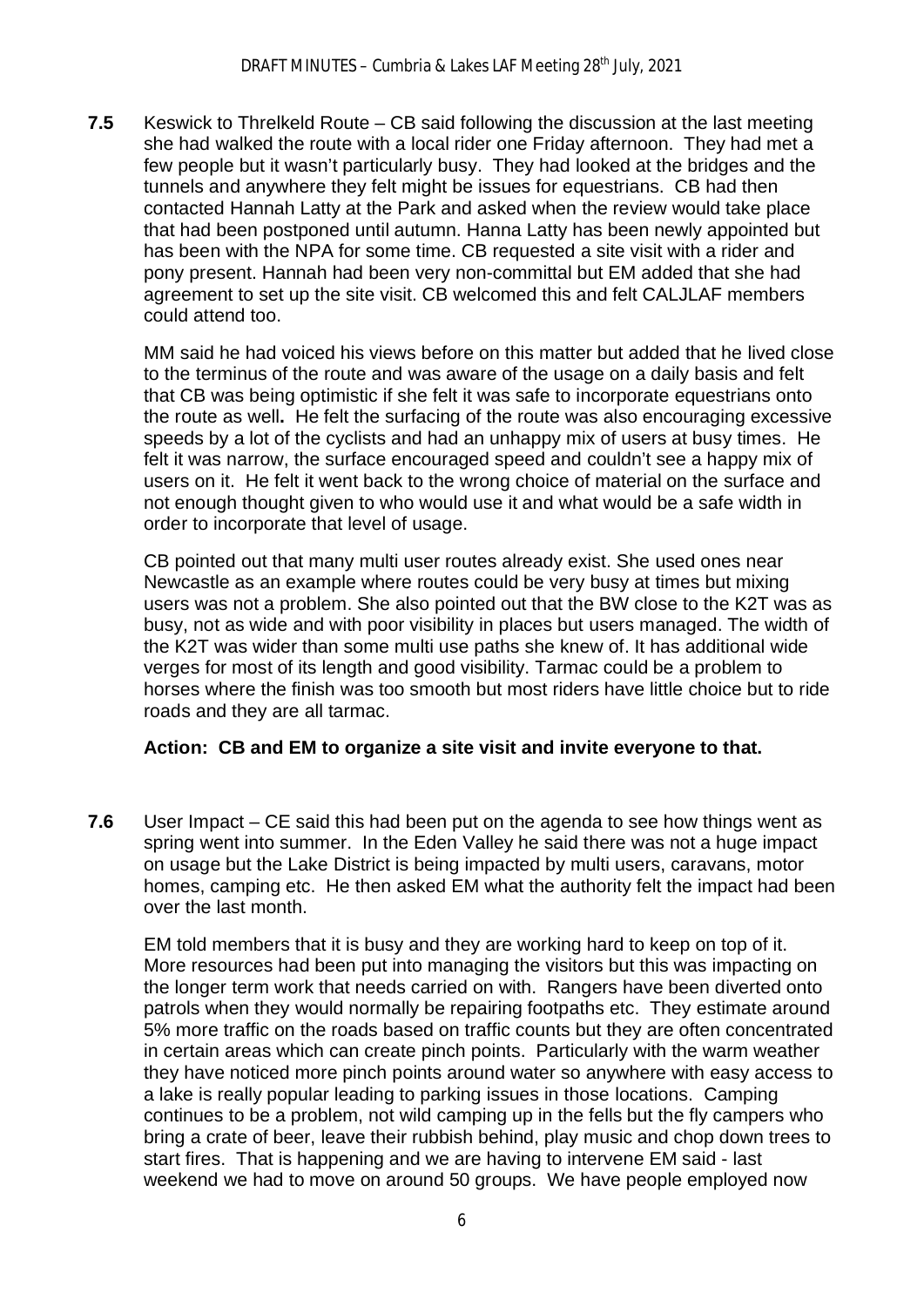specifically to move people on and it's not a pleasant or easy job but it has to be done before the damage occurs. It is working, we have been able to respond to requests from landowners and communities and intervene before things get too out of hand because there are wider concerns at the moment with everything being so dry and fires. If we can't move the group on because they are too drunk to move, we ensure they clear up afterwards, come back in the morning check fires are out and try and help minimize their impact on the environment and communities. The conclusion is it is challenging but we are working to keep on top of it. We were prepared from last year and have used those lessons. EM then wanted to thank all staff who had worked hard on this, including volunteers who were really dedicated to educating people before problems occur.

 CE asked what effect was being seen regarding the extension of 28 days to 56 days. EM replied that a lot of pop up car parks had opened up and these were working in taking the pressure of fly car parking and helping in putting money back into local farming communities. Camp sites again were taking pressure away from fly camping and she felt a lot of groups they work with weren't aware that you can't just camp anywhere. So it was a simple job of telling them there are camp sites you can go to and they are relatively affordable.

 CE thanked EM for her report. He then asked DG if he wanted to give a CCC perspective on user impact.

DG told the group that the user impact was not as severe with regard to fly camping but what is severe is the new user that is out there expecting every footpath to be signed and he had a number of complaints regarding this.

 CE asked if there were any particular geographical locations for that or was it across the county. DG replied that it was right across the county but it was something they were aware of.

 MM said he had just returned from the Peak District and was amazed at the levels of visitors there. Car parking and fly camping were a problem there too. So we are not alone in suffering this incredible influx of people. He is in a group that does litter picking and they have noticed that the amount of litter being left is reducing.

CE asked if there were any further comments.

 CB wanted to ask EM if they were likely to shut the east side of the lake again at Coniston – EM said that at the moment it hadn't reached the point where this was necessary but the order was still in place so CCC could bring that in at some point. The trigger is if it becomes dangerous where people can't get through so she couldn't say it won't happen but at the moment it is manageable.

 CB then asked EM about the 56 day rule that was again extended to cover this year. She could see from a treasury point of view it's been good but if it's likely to be extended again will there be some consultation where communities can feed back into that and the impact some of the pop up campsites have had on communities.

 EM replied that she wasn't sure what the Governments thinking was on that but felt it would be good if there were a level of scrutiny of the locations. The extension was due to close at the end of 2021.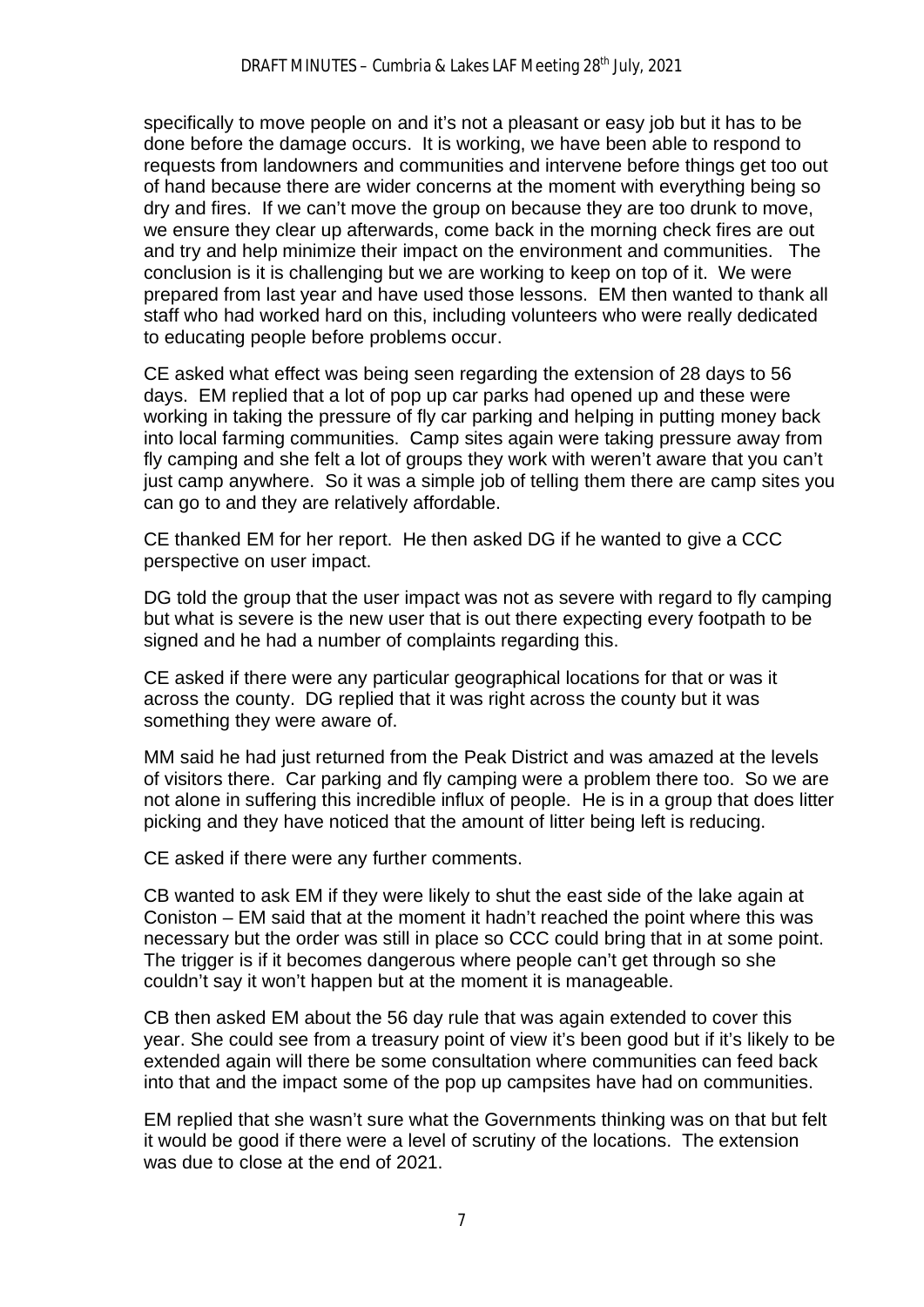CB then asked EM about cattle grids. She had been down at Brown How and that cattle grid is regularly blocked by vehicles on both sides of the gate so if anyone is riding along there you can't get passed the cattle grid. It was impacting on farmers who were bringing stock down off the fells and can't get through the cattle grid gates. She asked EM in her multi user group if she could raise this issue.

EM said she would and that signs had been put up.

CE thanked CB for her input.

### **Action: EM to raise the issue of cattle grids in her multi user group.**

### **8. Fix the Fells**

EM said that the fix the fells ranger Annie Duckworth was on leave and had sent a report to EM which she would run through.

 Scafell Pike Machine work has been completed – 350m of digger path and side drains have been built on a section above Lingmell Col. There was also a considerable amount of landscaping work undertaken to block off the side paths that crisscross the entire area. The intention behind this work is to keep people on the main line and avoid eroding the surrounding area.

Scafell Pike – 230 bags of stone have been flown up to begin hand work on the main route up from Wasdale head. The path on this section will be double the usual width.

Skiddaw/Jenkins Hill – Machine work is currently in progress. A machine will work on sections covering a total of 3km up the nose of Skiddaw along the original machine path line. In some sections an entirely new surface will be created using material won on site, while in other places there will be considerable work on the drains to try and move water off the path and make it more resilient to erosion. A great deal of landscaping work will be undertaken to try and encourage people to stay on the main line rather than take any of the shortcuts that have appeared alongside. We are currently looking at some subtle barriers to encourage people to stay on the main path. Unfortunately there is still a real reluctance among some users to remain on the main line which causes significant wear lines to appear in the softer surrounding vegetation and the process is a continuous cycle of ongoing lateral erosion.

Gillercombe – is almost complete there is a section of brand new hand pitching up from Sour Milk Gill.

Coniston Old Man – this seems to be another particularly popular fell especially with the younger visitors. Between Low water and the summit there is ongoing hand pitching works to restore the main line and bring people into a clearly defined path. Some great examples of creative realignment have been achieved here.

Loughrigg – The terrace path to the summit is almost complete. The newly laid path is wider, has a more gentle gradient and is by all accounts a pleasure to walk on. Work has been slower than anticipated due to the sheer numbers of people but the almost finished path is well worth a visit to see just how much path work has evolved and changed over the years.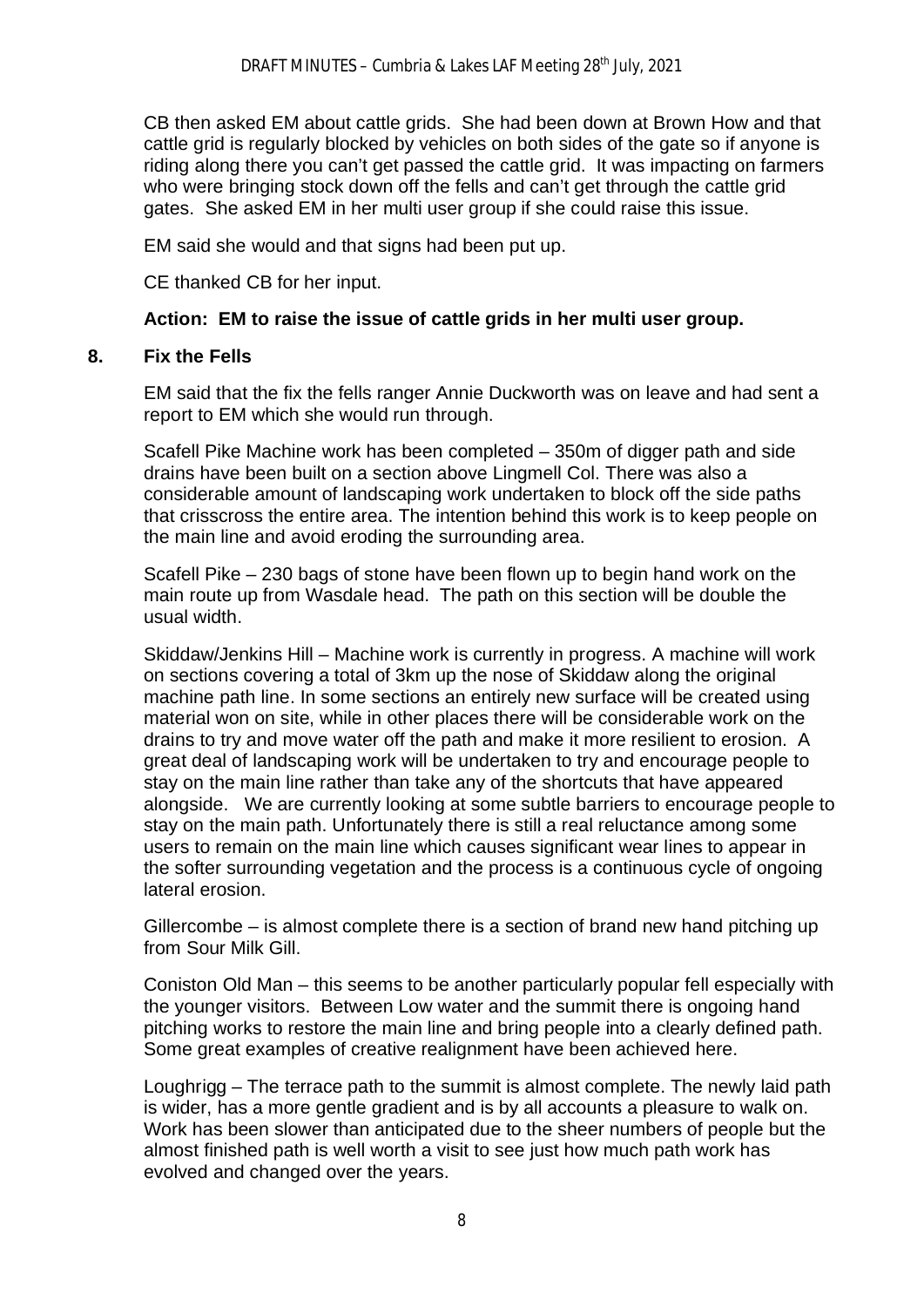Gowbarrrow – a mix of pitching and gravel surfacing work is ongoing on a section of the Ullswater Way to create a clear obvious line and keep people on a single line as far as possible.

Looking forward we have had some helicopter lifts in the area recently with lots of bags of stone being flown in across the park ready for the next programme of works including Easedale tarn path, Stythwaite Steps Grasmere, Fleetwith Pike and Haystacks, plus smaller repair jobs as well.

CE thanked EM and asked if there were any comments from members.

SW asked if the report could be circulated.

EM agreed and CE asked her to forward to JR and she would circulate to members.

### **Action: EM to forward report to JR who would then circulate to members.**

### **9. LAF Work Programme**

**9.1** SWOT Analysis Review & Recommendation for a CAJLAF Improvement Sub-Group.

CE said he would defer to GW and CB on this subject.

GW said it would be CB and AN speaking on this point.

 CB said that leading on from what CE had said at the beginning of the meeting where he and GW had had a meeting about the Chairmanship, a group had then met to review the function of the LAF. CB had sent round a paper prior to the meeting but said they wanted to pick up on the SWOT analysis and how this might be taken forward and then a separate issue to generally review the LAF, the relevance, role and current format. Included with the paper she had sent round was a piece done in 2005 which was a checklist of good and poor practice of the various LAF's. In the discussion they had talked a lot about areas where they thought some improvement could be made. She had also reorganised the SWOT analysis to make it a more easier document to read. She felt that we might need to add new strengths, new opportunities, new weaknesses to that. For example she had put something in about zoom meetings because without those we would have really struggled over the last year and a half to have any meetings at all so that was a positive thing to add. She had also suggested some actions and one of the main ones would be to have a sub-group to look more closely at the function of the LAF. CB then asked if anyone had any comments.

 RL said that he does struggle with Teams and could we just use zoom in the future. CB replied that the reason was that CCC don't do zoom so if EM could set them up as zoom that would work.

 CE said he would like to back CB recommendation for a LAF functions improvement sub-group to be created and that CB should request volunteers for that. He asked if CB would be happy to Chair and she said that she and AN would be running it jointly. CB said that if anyone would like to join the group they could tell her now or email her at a later date. The idea would be to do a review between now and the next meeting and there might be a mini meeting in between where they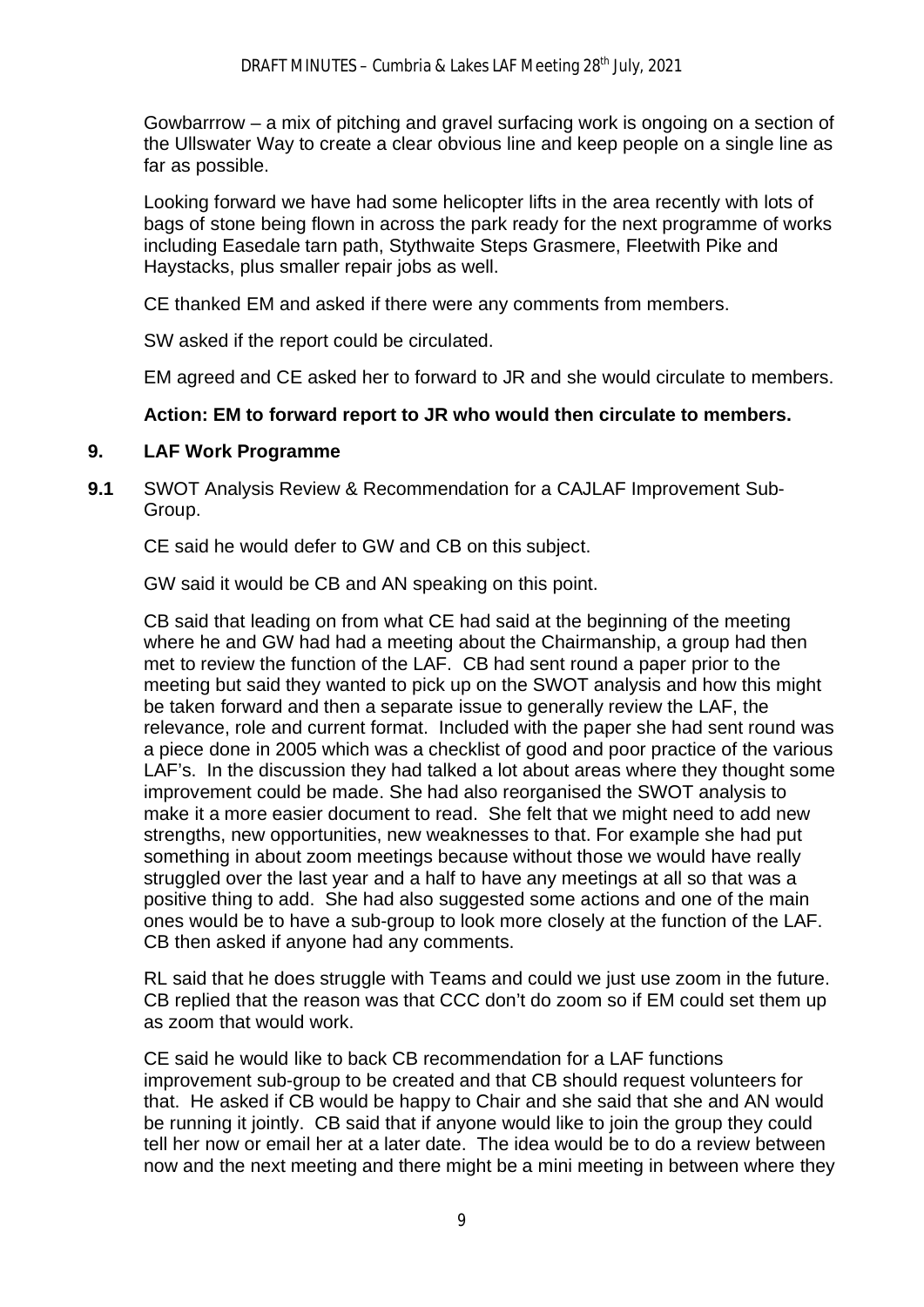could hire a village hall and have a discussion with all members on how they feel about the LAF and any improvements they want to make about things. This would then be reported back at the November meeting.

 RL wanted to point out that he had only got the papers that CB had sent round when he switched on for the meeting and felt it was too close to the meeting to send out more papers the night before.

 AN said that the hope of the improvement group would be to capture any problems that anyone on the LAF currently has. He felt that when he joined he would have benefitted from an induction pack or a list of reading or a mentor. He wants the group to be an effective sub-group so if anyone has any areas of concern about the way the LAF is run this will be the chance.

 CE said they would need volunteers to work with them and encouraged members to put themselves forward. CE said he would not be putting himself forward. EM said she was fully supportive of the process and thanked CB for doing the report but she didn't feel it would be appropriate to join the group. TH welcomed the sub-group but also felt she couldn't join but if she had any further thoughts she would email CB.

 MM said that on whether we use zoom or teams he found the way in which some documents were sent made it impossible for him to open and could they all be sent either in word or as a pdf. SP seconded that and CE noted it.

 AN added that what MM had said as an improvement is exactly what the sub-group would be looking for and urged him to come and join the sub-group. He also said that if EM and TH had ideas or issues please let them have them even if they felt they couldn't join the group because they were on the LAF as members of the appointing bodies.

 GW replied to AN regarding this last point and said that the appointing bodies should expect to be approached by the sub-group because some of the concerns identified relate to the appointing bodies and the things for which they are responsible for.

RL said he and CL wouldn't be volunteering for the sub-group.

 AN said he only wanted to be involved in the sub-group if they were going to make improvements, it's not a paper exercise, it is something that is going to lead to change otherwise there is no point in doing it and if people couldn't be on the subgroup they had to be aware that change is likely to happen.

CE thanked AN for that and said it all sounded very positive.

 CE again urged members to volunteer and said this was an ideal opportunity to look at the whole process of how the LAF operates and see what improvements can be made. He then thanked members who had sat on the sub-group and for their input including JC who wasn't at today's meeting. CE also said he felt very confident that the group would lead to benefits.

# **Action CB and AN to lead an Improvement Sub Group**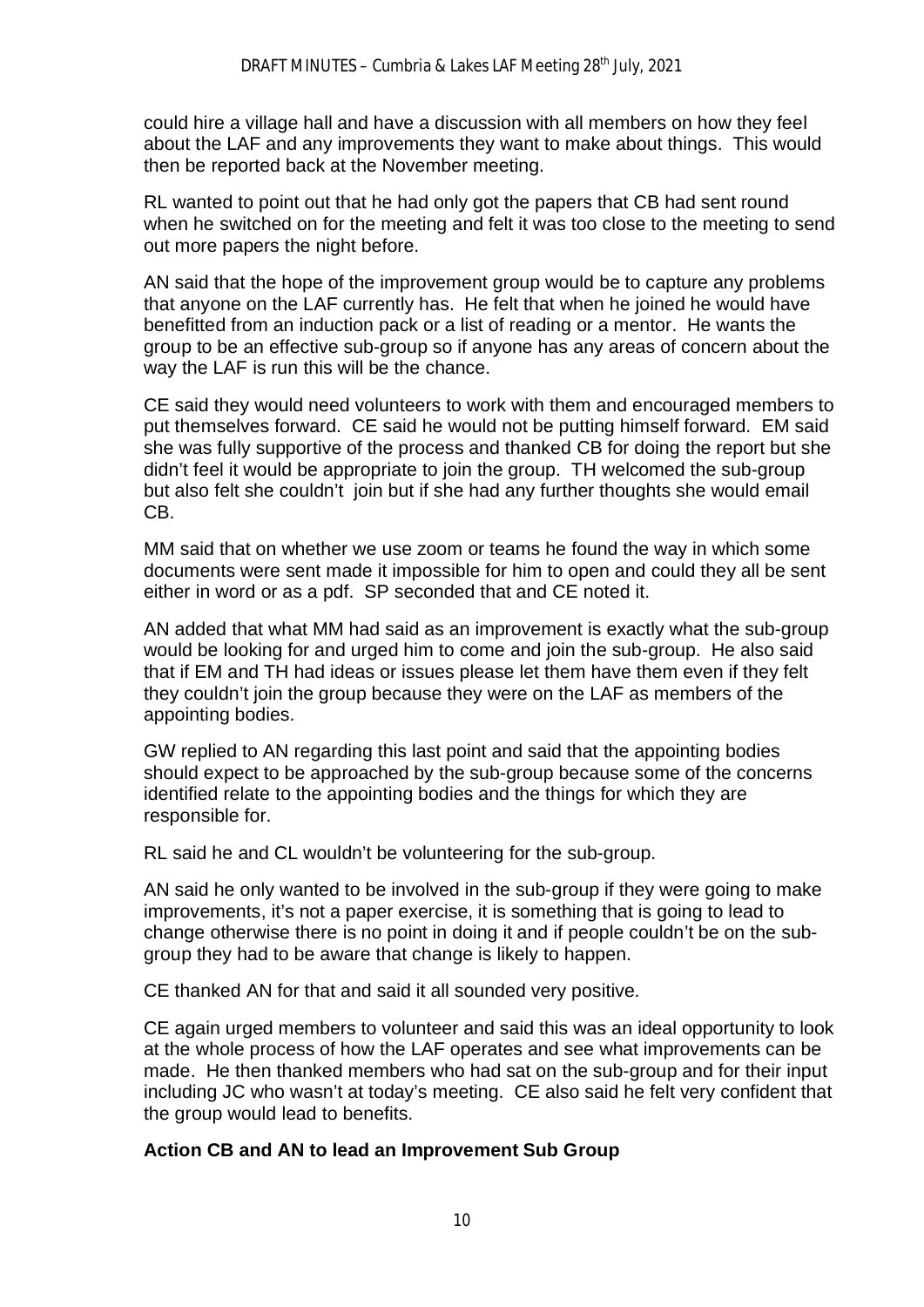**9.2** Upland Fencing – GW had submitted his report prior to the meeting which CE thanked him for. GW apologized that there was a mistake at the bottom of page 1 of his paper and that the final paragraph should have been deleted. CE noted that. GW then asked that members formally accept that report.

CE asked if there were any comments on GW report. There were none so his report and recommendations were accepted.

**9.3** Carlisle Southern Link Road/A66 Improvements – CE said he would start with the A66 Improvements and said that there had been a hastily convened meeting 3 weeks ago but there was nothing new to report. There were no amendments to the M6 to Temple Sowerby, the area around Kirkby Thore was still up for grabs and unfortunately the website had not been updated so it would appear that the eastern route by the Gypsum factory is a preferred route whereas they are still considering two additional routes to the west of the village, one of which goes very close to the river. There are still deliberations over Warcop. The Parish Council there have strongly recommended to HE to move the route into the AONB, further east into the MOD land. The inference from the people from HE and the contractors was it is probably going to be extremely difficult as when you start encroaching onto AONB there is a completely different area of legislation. There will be a number of PROW that will be affected, there will be a lot of mitigation measures – under passes and the like, when they have confirmation of both the Kirkby Thore and the Warcop sections that is when the sub-group will come into being to be able to inspect on the ground and advise CCC what we as an access forum would like to see. CE then asked DG about the new member at County who is working on the dualling and would he like to pick up on that.

DG said they had a new manager that was driving it forward they also have employed the services of a consultant, WSP who is going to bring all the different aspects of the consultation both from the CC and Eden District Council into one document to present to HE. He then went on to say he had had a meeting and was very disappointed at what was on the latest drawings where there was no east west connectivity and the north south connectivity through the road was very poor. He has another meeting coming up with WSP with a large map and highlighter pen to show them exactly what the council is looking for. He hopes to get a case together to show where they require links to be as they seem happy to put an underpass in for a farmer and then divert a footpath half a mile to go under it. DG went onto say that they had also asked what they were going to do for equine use. He had made recommendations that the underpasses that they are putting in for the farmers be segregated and that is one thing that has appeared on the maps.

CE asked for any comments. GW asked if this was a situation where the LAF could make its presence felt. It's terrible to think that because a public footpath allegedly isn't used that it should be abandoned or closed and that equestrian use isn't being considered. I think we as a LAF should be reinforcing the points made by DG direct to HE.

CE said he sits on a group called the non-motorised user group and he didn't get that negativity from the last meeting that DG had expressed in the dealings he had been having with HE and the head contractor. Although a gentleman that sits on Penrith Town Council and the local Ramblers Association did ask a very pointed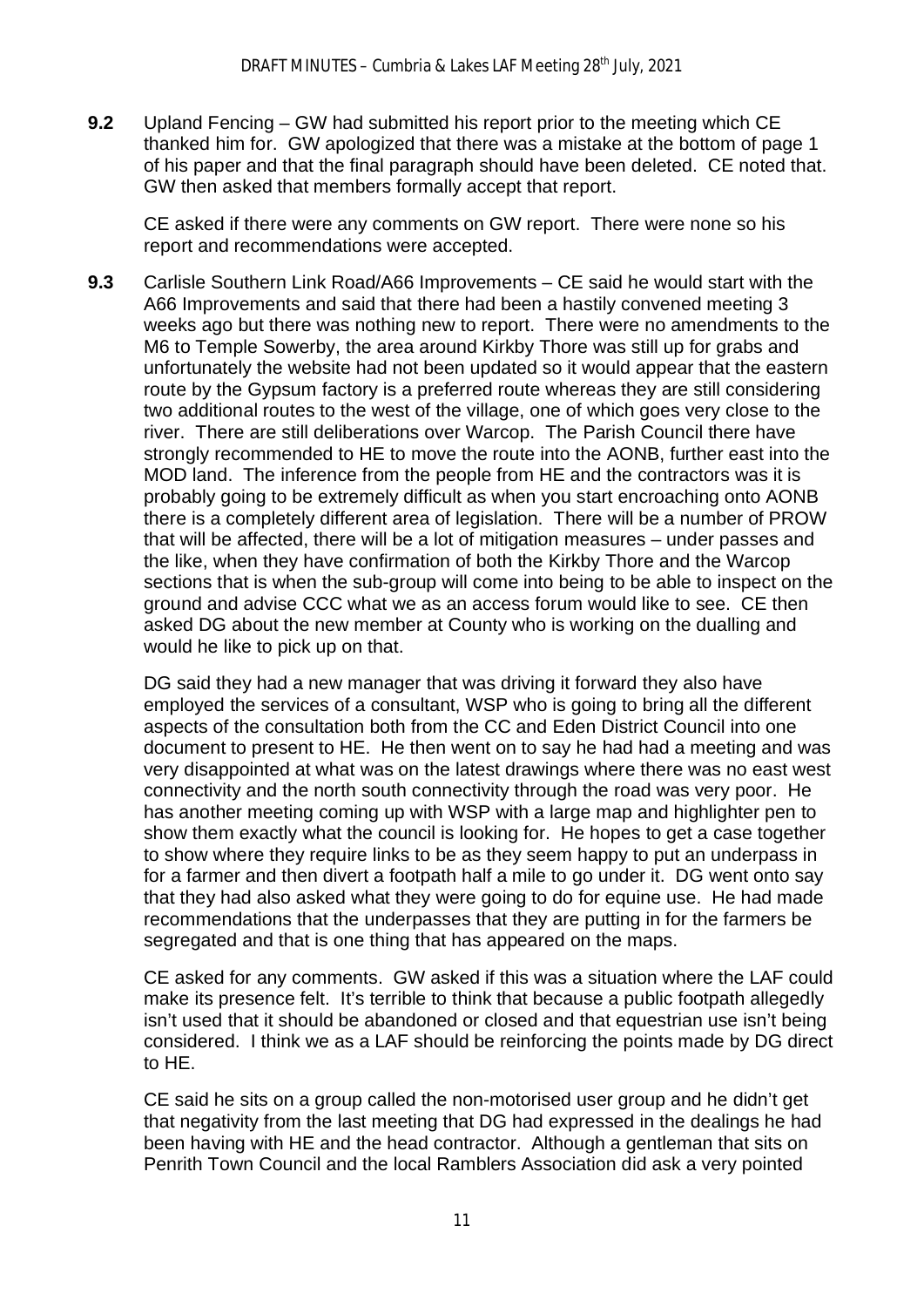question about access from Centre Parcs to Penrith and back again and their response was we'll have to look at that. We do need to be very conscious of the steps that they are taking but there is a Highways Law that they can invoke over and above county council in terms of modification and diversion orders. CE asked DG if that was right and DG replied that once it gets into a side roads order there is little the council can do and he feels this is why the authority has employed WSP to take it forward and strengthen the councils case.

CB said that at one point it had been suggested that a sub-group work on this and GW and SW had put their names forward. She asked CE who represented equine users on the non-motorised user group and he said there was someone from BHS but they had not attended and at the last meeting it was access forum, cycling and ramblers.

CB said that DG had mentioned some good points and so was it not at a good point for the LAF to write and let them know our feelings. CE said he would be happy to put something together, run it passed GW and CB and get it off to the contractor. CB said she didn't wish to join another sub-group but if it got to the point of sitting with maps and she could be of help she was willing to join.

## **Action: CE to draft a letter to the contractor**

CE then said they would move onto the Carlisle Southern Link Road – DG told the members that the contract had been awarded but hadn't seen any further movement. He had been asked about upgrading a bridleway to a highway but that was all that had happened.

**9.4** Lake District National Park Partnership – CB said that the consultation on the new plan had gone out a few weeks ago and they were starting to work through responses. It was disappointing no-one responded to the consultation response to be sent on behalf of the LAF but she hoped people had responded as individuals. As a LAF we need to look at how we might support some of the actions in that plan and agree which actions we could have our name put against. CB felt that sustainable transport would be the one that the LAF could agree to help with and obviously we have no money so we can't give money but we can bring our expertise to that so she would circulate the paper and people could come back to her with where they might like to get involved. As a partner we need to at some point address climate change and how as a group we try to improve our green footprint so that will need to go onto the agenda at some point.

SW said she had some information via Friends of the Lake District who were involved in the Partnership Plan and that a litter survey was conducted to see why people drop litter and what actions could be taken to stop it. She asked CB if this survey was available and could it be distributed to the group although she wasn't sure if litter was within the remit of the LAF but it does detract from walking in the countryside.

 EM said she had a copy and would check with Friends of the Lake District that they were happy for it to be circulated.

 EM also wanted to thank CB for all her work on the Lake District National Park Partnership and it's great that the LAF is one of the 26 organisations that are part of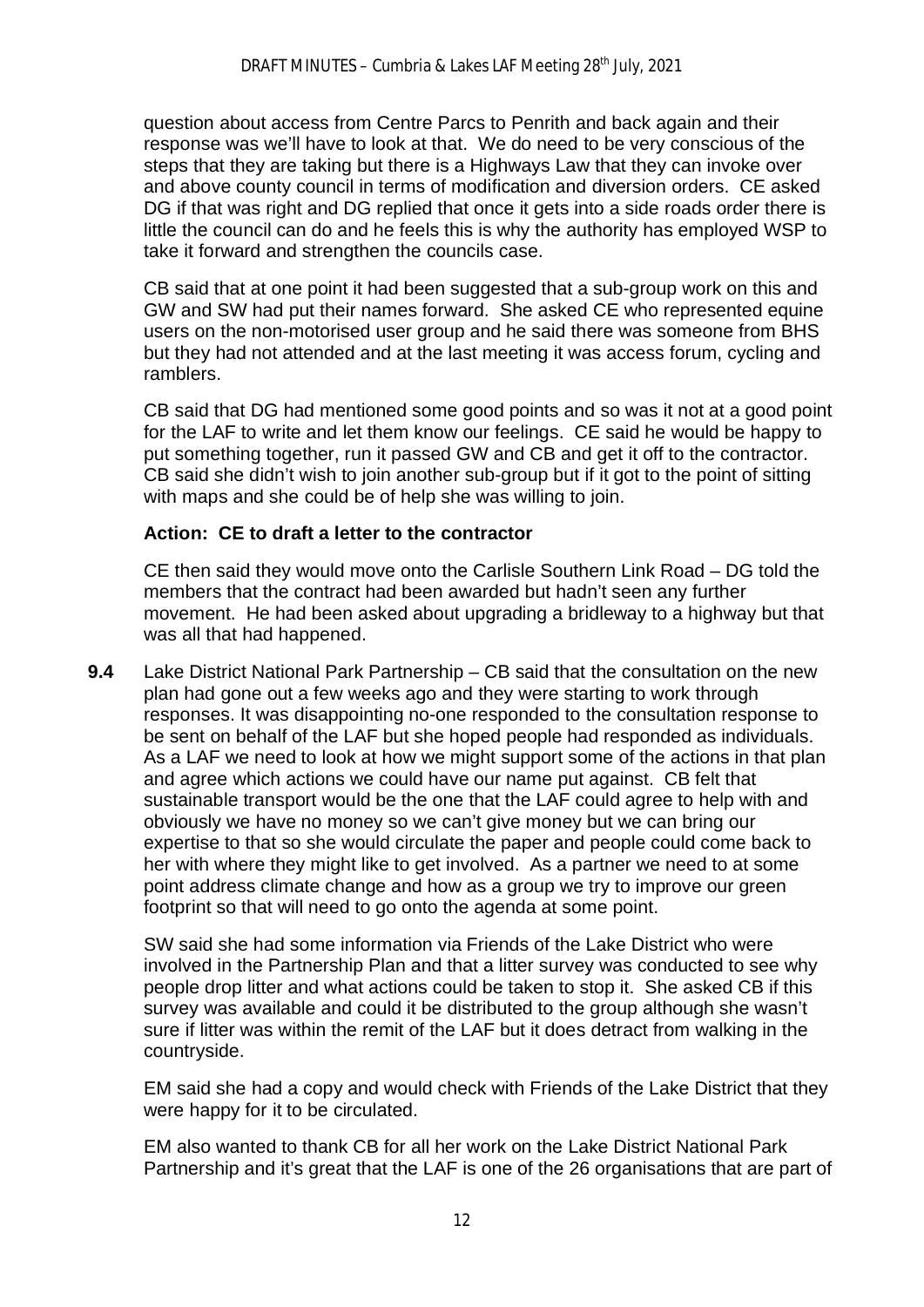it . The Partnership gets many requests from different groups to be a member so it is good CALJLAF represents many interests but feedback when requested is important.

#### **Action: CB to circulate the Partnership report to members and EM to check with Friends of Lake District as to whether the litter survey can be circulated to members of the LAF.**

**9.5.** Potential Local Government Re-Organisation – CE said that it would appear the proposal is for Allerdale, Copeland and Carlisle to merge and Eden, South Lakes and Barrow to merge.

HW said that CCC, the district and borough councils will continue to operate until the 31st March, 2023 and in May 2022 there will be elections to two shadow districts and they will start to set themselves up and then on 31<sup>st</sup> March, 2023 CCC will vanish, Barrow Borough Council will vanish and people will start to make themselves town councils instead of being districts and boroughs if they want to. For instance Barrow Borough Council has been talking about being a town council mainly because we still want to have a say in what's going on. But most of Cumbria is parished and Barrow isn't and so parish councils will continue and they'll feed into the main decisions made by the new little counties.

 CE thanked HW and said that we would have to watch this space and see how the re-organisation would affect the LAF.

 CB said that she had raised the point about the parliamentary boundary review where some of the parishes from the Lake District National Park are likely to be put with West Cumbria and feels there is a disconnect there. She is a little concerned that some issues around access would be lost because of the bigger issues of West Cumbria. There is a consultation which closes on the 4<sup>th</sup> August which you can do online if anyone wants to. CB said she would send the link to the consultation.

CE noted her comments.

### **Action: CB to send out the link for consultation.**

**9.6** Windermere Gateway Project – SW said that she had learnt of this project through the Friends of the Lake District and understands that any comments are required within a week. She had found the presentation difficult to understand, it seemed to imply the building of a lot of houses without provision for public rights of way for those people and the effect on Windermere town didn't seem to have been impeded. She had read that there was a proposal to close two public footpaths crossing the railway south of Windermere. Her general comment is that she didn't feel that public access via walking, cycling or horse riding had been adequately considered in this gateway project which just seemed to be wanting to bring more car based people into Windermere to add to the problems already there. SW wanted to know if it was appropriate and possible at this stage for the LAF to make some reply to this very large project, probably the largest development project the Lake District had ever seen.

CE said he had just clicked onto it and the consultation closes this Friday afternoon so what he recommended was for the LAF as individuals to make personal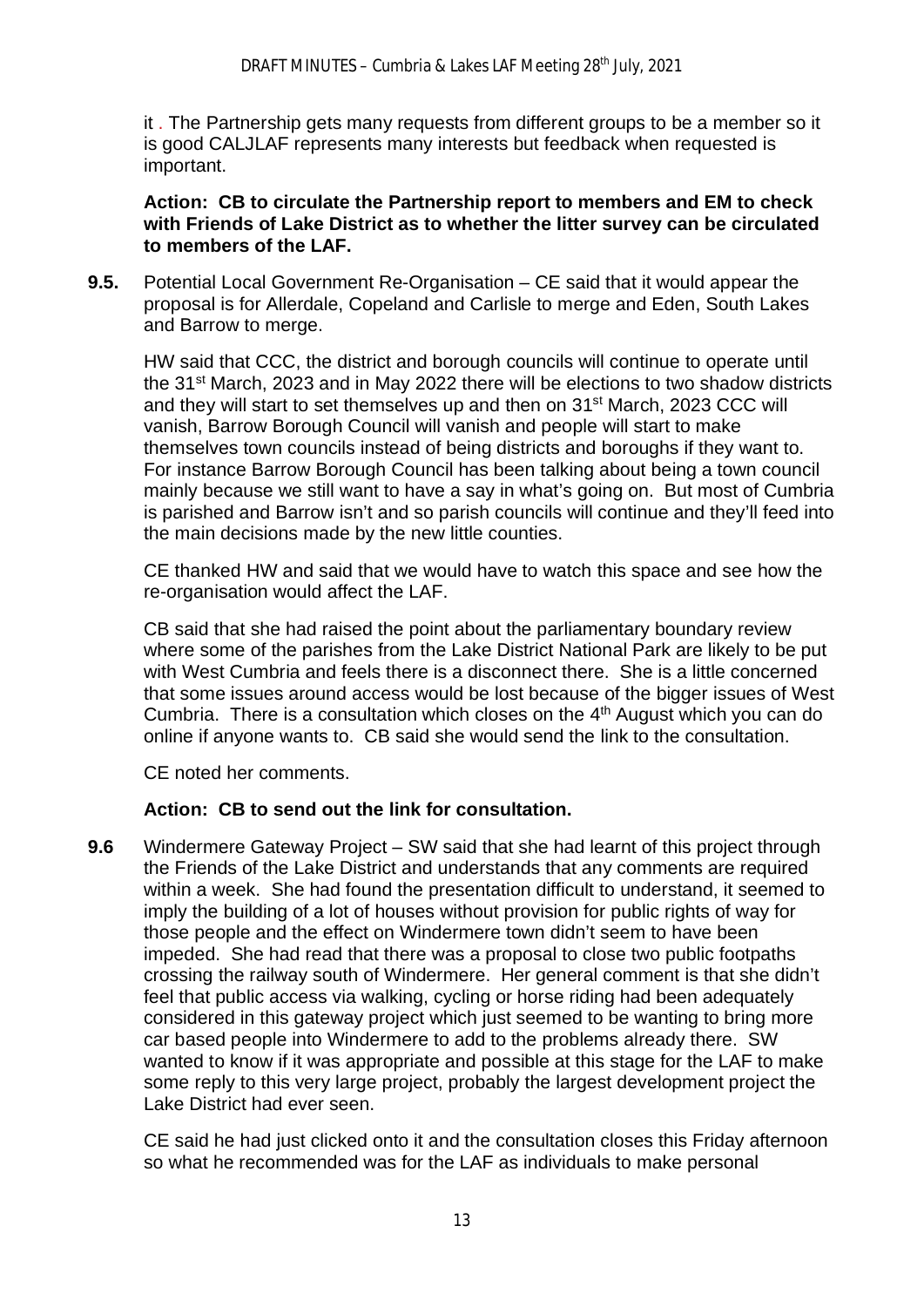comments and that if there were going to be PROW affected he would make a comment to that effect. He then asked EM if she would like to comment.

 EM wanted to point out that this was an early consultation so this was not giving it planning approval so there would be further opportunities to comment. She didn't have the full details but believed that the proposal for the rights of way was about them crossing the railway so NR believed that if you are creating additional users onto a rights of way such as this they will request that you close those crossings because it's adding additional danger to their railway regardless of the fact that sending them round via the road will also add additional danger.

 EM continued that the intention of this housing development will be entirely local occupancy housing to address a serious need within the community for affordable housing so that should be seen as a positive thing in terms of the community but it has to be done right. The land belongs to the NT so they are very keen on this being a very sustainable development with high design principles. She suggested putting in comments on behalf of the LAF as well as individuals but if that wasn't possible by Friday she would look into seeing if there was a possibility to extend that deadline.

CE said that would be very helpful.

 GW said that he had looked at the document on the NP website and wanted to know who the driving force was behind the document.

 EM said that it was agreed as a housing allocation in the local plan which was put forward by the NT as landowner. Their response was that there clearly was need for affordable local needs housing in that area and there are very few locations where you can build housing around Windermere. It did go through the entire Inspectorate process of the local plan and was approved. They were then very keen to work with the NT to ensure a development of such a scale was done sustainably. They don't have to do a supplementary planning document but it is on such a scale that it needs to have more scrutiny and a bit more opportunity for the public and our members to look into the wider implications.

 CB agreed that something should be sent from the LAF now because if we get involved at the supplementary level then at least when it moves onto a planning application we get asked about it in good time. CE said he would look at the consultation document later today.

# **Action: EM to see if the deadline to the consultation could be extended.**

**9.7** Water Safety – CE thanked MD for raising this point and said there had been alarming levels of fatal accidents connected to access to water at Brothers Water, Derwentwater, Crummock Water and the River Eden recently.

MD said that as part of the Lake District LAF they had done some work on water safety messaging and he wondered if this was something that could be done again. It should particularly target those visitors mostly at risk, normally male between the ages of 16 and 30. There is a lot of generic work going on but nothing specifically targeting those at risk groups. There were 3 deaths in Cumbria a couple of weekends ago and 31 across the country so far so he felt it was important that we as a LAF look at trying to improve the public education.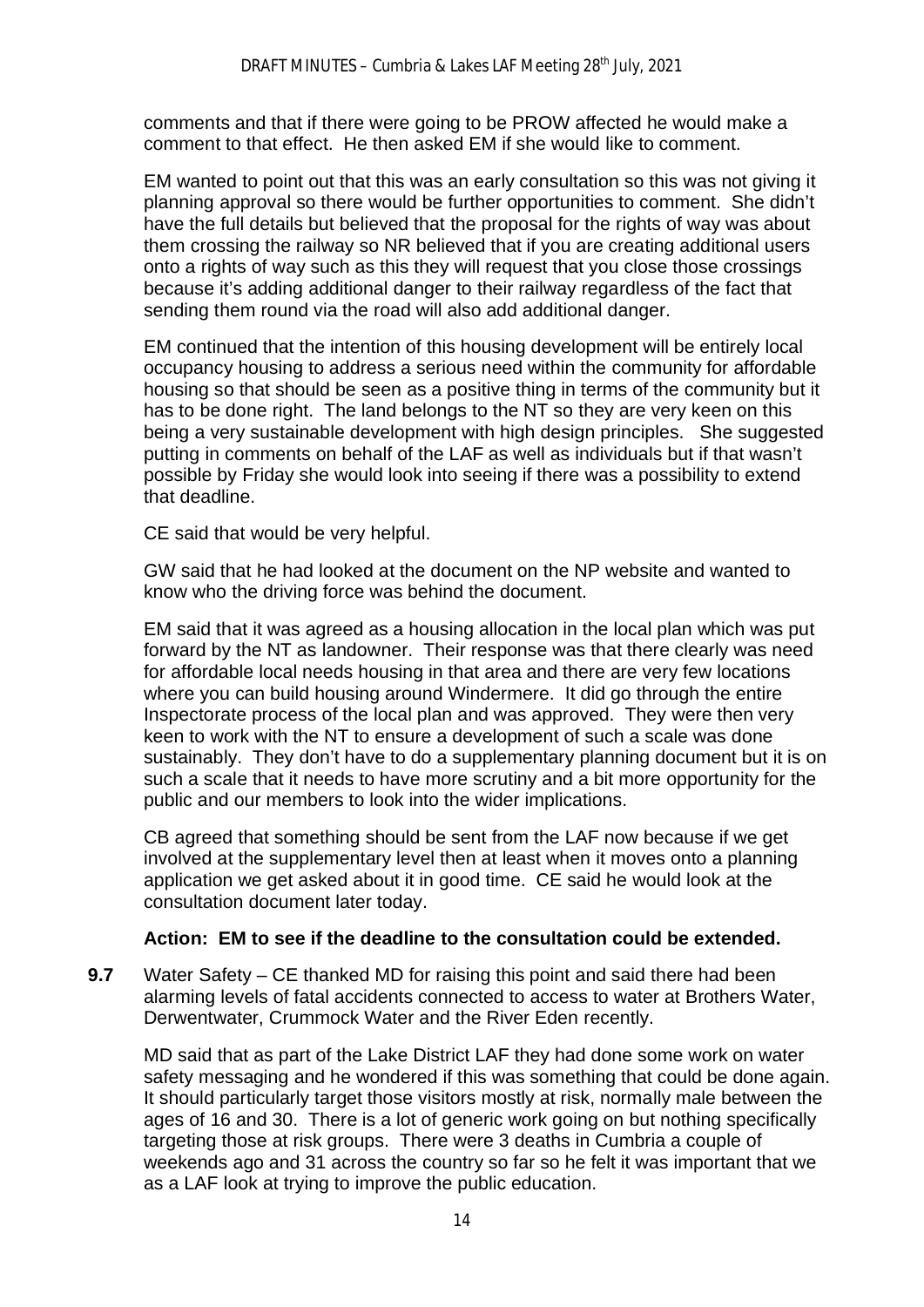CE said there had been an article in the News & Star where a senior manager of the Cumbria Fire & Rescue Service had commented about drunken swimming and they had been called to a situation round Glenridding or Watermillock where people had been in the water in trouble but by the time the fire brigade got there they had extricated themselves but what was apparent was that they had all been drinking heavily and it was a prank that had gone wrong. So this is another aspect of the education side of it that water and alcohol do not mix. CE said he was struggling to see how us as an access forum could take a lead on this issue but felt it was something that we could help the authorities with in terms of flagging up potential dangers and perhaps we could put something on the facebook page. He then asked MD if he would work with AN to put something together for that.

 MD said he would but reiterated that a few years ago the Lake District LAF produced a little booklet with water safety messages on and wondered if that could be found somewhere. He also said that he does work with the fire service and one thing they look at is how to get messages out in the right way.

 CE then asked EM if she was aware of the booklet that MD had mentioned but she felt it had been produced before her time but if anyone had a copy they should share it with her and she would look at what could be done to re-issue it. She also said that she had put lots of posts on their facebook page regarding water safety and if AN wanted to share those he could.

AN said he would do that.

 GW said that it was JC who worked on the booklet but he thought it hadn't related to safety matters in water but more as to where you could swim in the Lake District.

 TH said that it was on the website but there was also a swim safe code and that she had noticed that Richard Leafe had tweeted promoting swim safe so she felt the park were trying to use social media to get the message across. The average age of the people who have drowned are quite young so it's probably better to put something on social media rather than a leaflet.

CE agreed with TH. He then thanked MD for raising the point for the agenda.

 CB said it was James Thurlow who had worked on the where to swim guide but if MD had ideas about messaging that we could do she was quite happy to work with him on that and she felt it would be good for the Park for Everyone because we are going to be attracting more people to the area who don't know how to use water, mountains or footpaths.

 DG said CB could contact NE as they were trying to find a medium for getting the new country code across to people.

 AN said he had shared the article that EM had mentioned on the LAF's facebook page. CE thanked him.

# **Action: CB to work with MD on ideas for a swim safe guide.**

### **10. Members News**

RL & CL said they had nothing to report.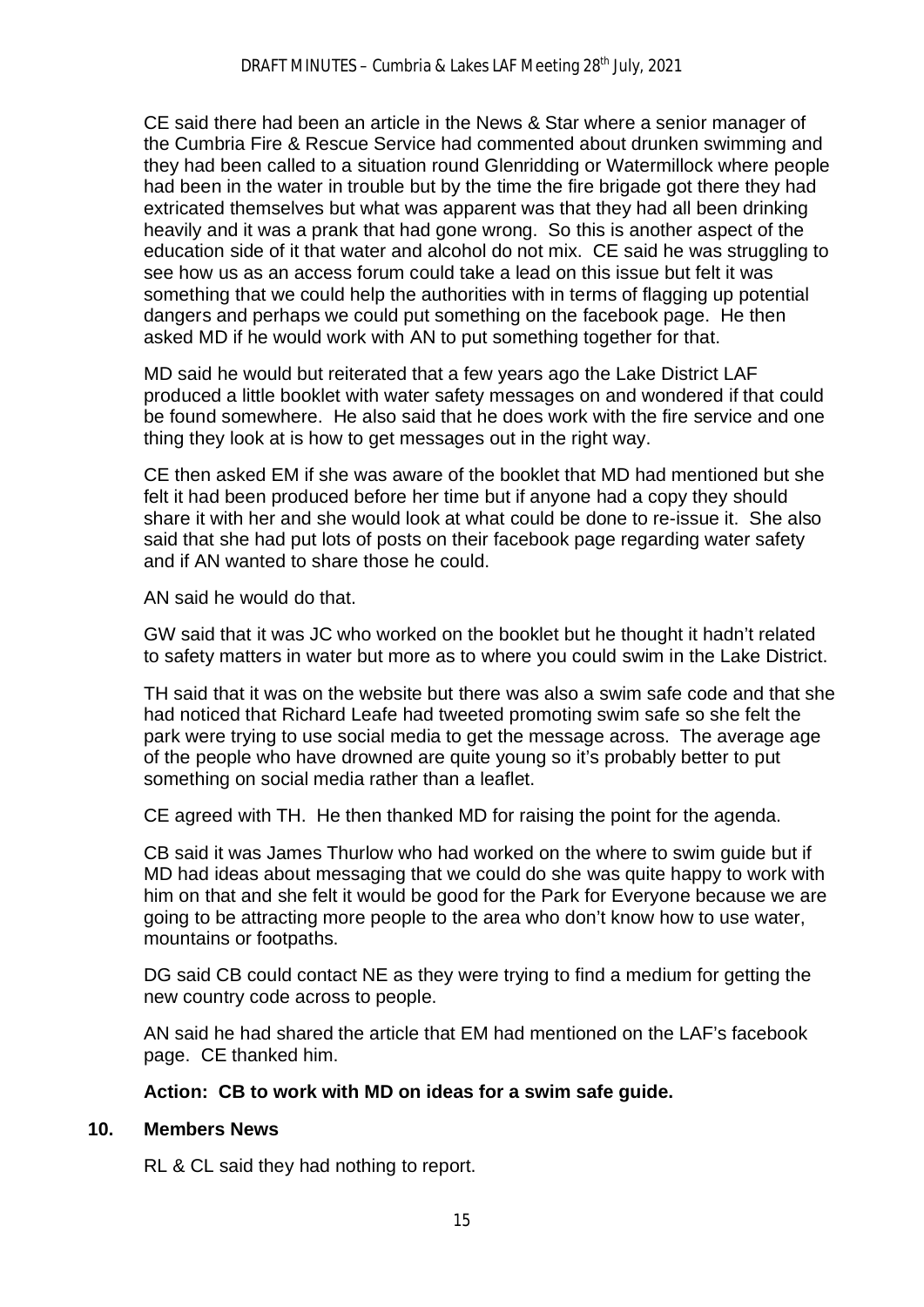GW said he wanted to link up with DG report regarding the number of questions raised by people on public footpaths and said he had experienced the same increase in those questions and wondered if DG could send out the parish rota. DG said that was no problem and he would send out the annual parishes that were going to be addressed.

 SP said there had only be two consultations since the last meeting and in both cases the concerns were would Forestry England ensure that when they are finished the paths are restored to as good as or better standard than they were before.

CB said she had nothing to report.

 MD said there had been a lot of work on inclusivity outdoors going on over the last six months in Cumbria. A number of organisations had had webinairs regarding that.

 SW said that an area south of Barrow where the footpath network had been there to service the iron ore mines had closed, their legacy is writ clear in the landscape where fields are full of gigantic subsidence valleys and hollows. She mentioned that Geoff Fewkes had done a huge amount of work working with the farmers there and it was a complete rationalization of the footpath network. The LAF had supported the diversions even though one footpath was going to go diagonally across a field. She said there was some really good practice in this area which she would like to point out – the fingerposts indicate the destination and the distance and it's hoped that the new fingerposts for these new diversions will also indicate the destination because one of the destinations will be to Donkey Lonning which is a very attractive footpath. She said she had another survey to do next month at Dunnerholme Golf Course north of Barrow where there are a large number of footpaths which are going to be rationalized to avoid cutting diagonally across the golf course. The issue at Brougham arose because satellite technology allows you to discover whether or not the contractors have put the bridleways to the exact metre identified on the map so another order had to be called up as the footpath had been slightly misaligned. She also wanted to say that having criticized the Lake District's website she was really pleased to hear about the mini bus service from Cockermouth to Buttermere which included the bus timetable and she felt that was an excellent move to sustainable transport.

 SW also mentioned that CE had sent information about woodland creation on an estate between Crook and Winster to the east of Windermere which she had gone to view on Monday last. She said it seemed to be an exemplary request. They were consulting early about woodland creation parcels of land, two of which are on open access land. One of the parcels of open access land couldn't be accessed because they couldn't get over the wall into the open access land. The letter SW has drafted for CE to approve is that we support this. They did submit a lovely map and the plan is that they will install four or five new gates to this woodland area.

 MM had sent his report prior to the meeting and wondered if DG wished to respond to any of the comments he had made regarding the CC decisions in relation to three recent applications. DG said no, he was aware of the matters raised.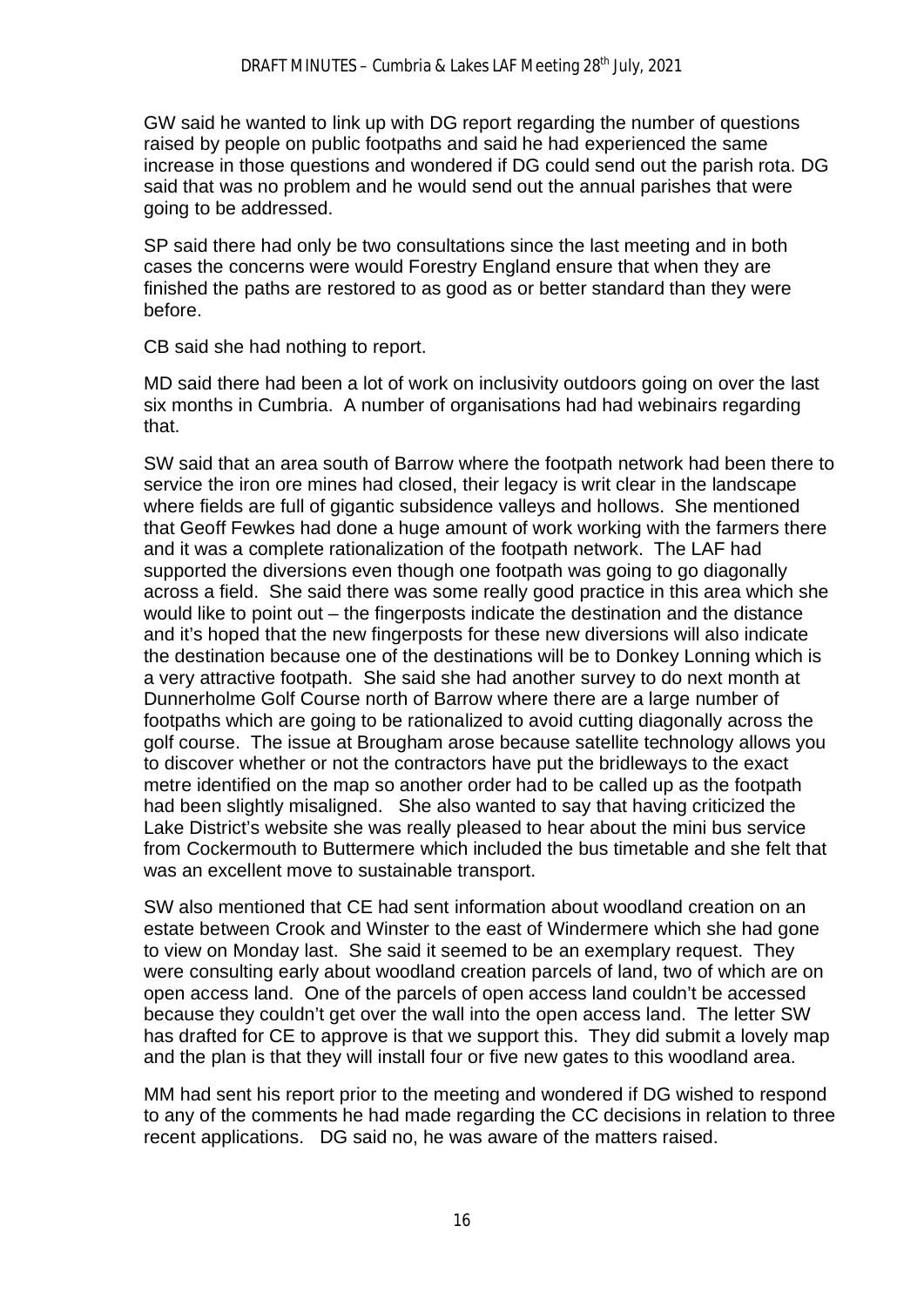AN said that the point SW had made regarding the bus from Cockermouth is helping with two other issues touched on today. There was a drowning at Crummock Water just as the bus service was starting up and it was a multi-agency response to that drowning and they had a really difficult job getting up the valley because of abandoned cars so the bus is a great idea and wondered if it was something the LAF could support. He also asked if anyone had anything of interest to people who use facebook let him know and he'll push that.

TH had nothing to raise and felt EM had covered all NP points.

 EM wanted to respond to AN comment regarding the bus service and thanked him for what he had said and she hoped that funding permitting they would be able to do more with that. She said there was an opportunity to comment on the National Bus Strategy and CCC's bus service improvement plan and she felt it would be good to get across that it's not just about urban areas but about getting people out from those urban areas to the places they want to visit for recreation and hopefully get more resources into rural links to enable people to get out to the places that benefit their health and wellbeing. She said there was a link to a survey which she would send to JR to circulate.

 DG said he had been to the North Pennines meeting and they had discussed the country code again, Sarah (NE National Trails Manager) hoped that would be refreshed before the schools broke up and they were looking at various media options for distributing that. They also discussed the new coast to coast national trail which was something the group thought were other issues to be addressed principally the Pennine Bridleway Northern Extension, looking at that prior to trying to create another national trail in the area and Sarah from NE thought there may be opportunity to completing coastal access and dedicating some time to that. At the time of the meeting there was nothing concrete on that it was just pressure being brought on from the Government. Since the meeting they have been contacted by the national trails team and the pressure has worked and the coast to coast will be leapfrogging the ones that are there already. An officer has been attributed to it and DG is trying to make time to go and look at things with them. They were also looking at the Pennine people doing Pennine Way surveys and doing a rolling survey on that to keep that up to date. Some test surveys would be held between Garrigill and Alston.

 EM did say that coast to coast was important and should be put on the agenda separately next time.

### **Action: EM to find link to survey, forward to JR and she will then circulate to members.**

### **11. Farming & Protected Landscapes**

EM said that as time was running short she would circulate her presentation following the meeting as it was quite long. She explained that this was a new fund released by DEFRA specifically for protected areas, NP and AONB's. The amounts given are based on the amount of upland farming within the protected landscape so we've got quite a large amount, £1.164 million which is to cover the Lake District over three years. North Pennines and the Yorkshire Dales have got quite substantial lumps too, the Solway and outside Silverdale have a smaller amount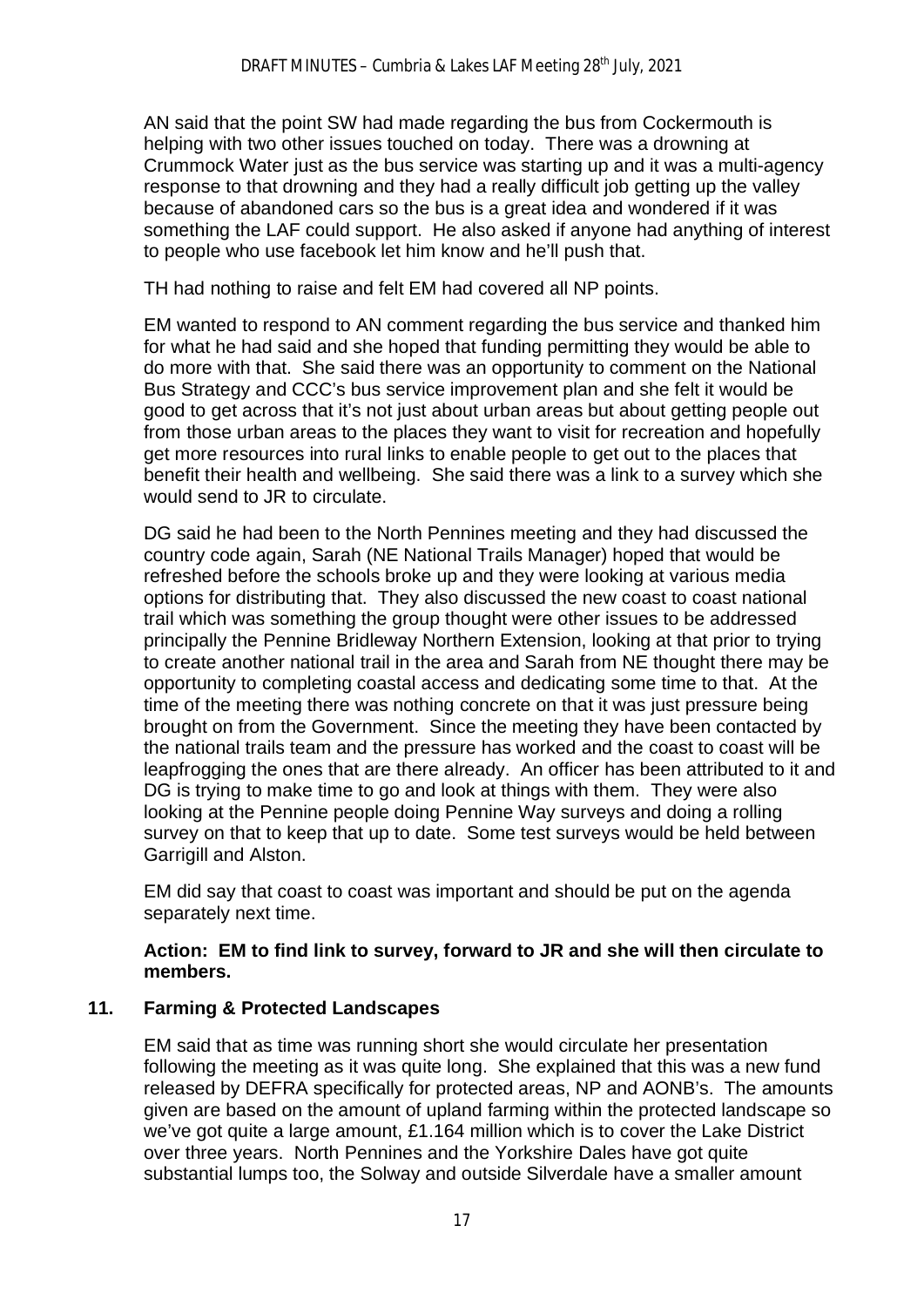due to their size and the amount of upland farming they have within their protected landscape.

It is part of the agricultural transition scheme so as we move away from the common agricultural policy it's not replacing that the Elm Scheme will replace that but it is part of that transition to supporting sustainable farming. There are four objectives, climate – supporting delivery of net zero, nature – which is nature recovery network and improving nature on farmland, people – which is probably the most relevant to us as a LAF and the wording they give is "providing a natural health service that will improve the nation's public health and wellbeing through increased access to nature across all parts of society as part of our green recovery" and place – which again has relevance to us supporting the landscapes as centres of excellance and green innovation that are flourishing places to live and work each with a strong identity and cultural heritage and high recognition as attractive visitor destinations.

So it has to meet at least one of those four themes and has to align with some very detailed guidance but it also needs to link with the Management Plan of that protected landscape which in our case is the Partnership Plan that we discussed earlier. A panel has been set up to evaluate these which involves a wide range of people including those from farming backgrounds as well as the recreation side of things and am pleased to say that MD is one of the people on the panel who will be evaluating the schemes as they come through - it's called the Local Assessment Panel. It will be a rolling programme where people can put in schemes throughout the three years but there will be more money available in the first year so things in the first year are more likely to get funding because it is likely to be over subscribed. The maximum amount one bid can be is £250,000 per annum so as you can imagine that will quite quickly eat into the funding. We've appointed a part time programme manager called Kelly Taylor and an assistant farming officer who will be working with Andrea Meanwell to go out and engage with farmers and land managers but whilst the bids have to benefit farming they don't have to come directly from farmers so EM is looking to put in an over-arching bid around accessibility and education for visitors, it's just at an expression of interest stage at the moment. Also one about increasing accessibility not just miles without stiles routes but replacing stiles with gates and resurfacing.

EM felt this was a good thing the LAF could work on going forward.

CE thanked EM for her report and said it would be on the agenda for the next meeting as well.

# **Action: EM to forward her presentation to JR who would then circulate to members.**

TH had to leave the meeting and CE thanked her for attending today.

# **12. News from National & Regional Access Bodies**

CE said that a meeting had been held of the regional chairs but there wasn't a great deal to report. The urban LAF's were still suffering from lack of funding and Lancashire LAF is virtually moribund through lack of interest and funding from the CC. Going east, Yorkshire was fairly active as was Northumbria and it would be